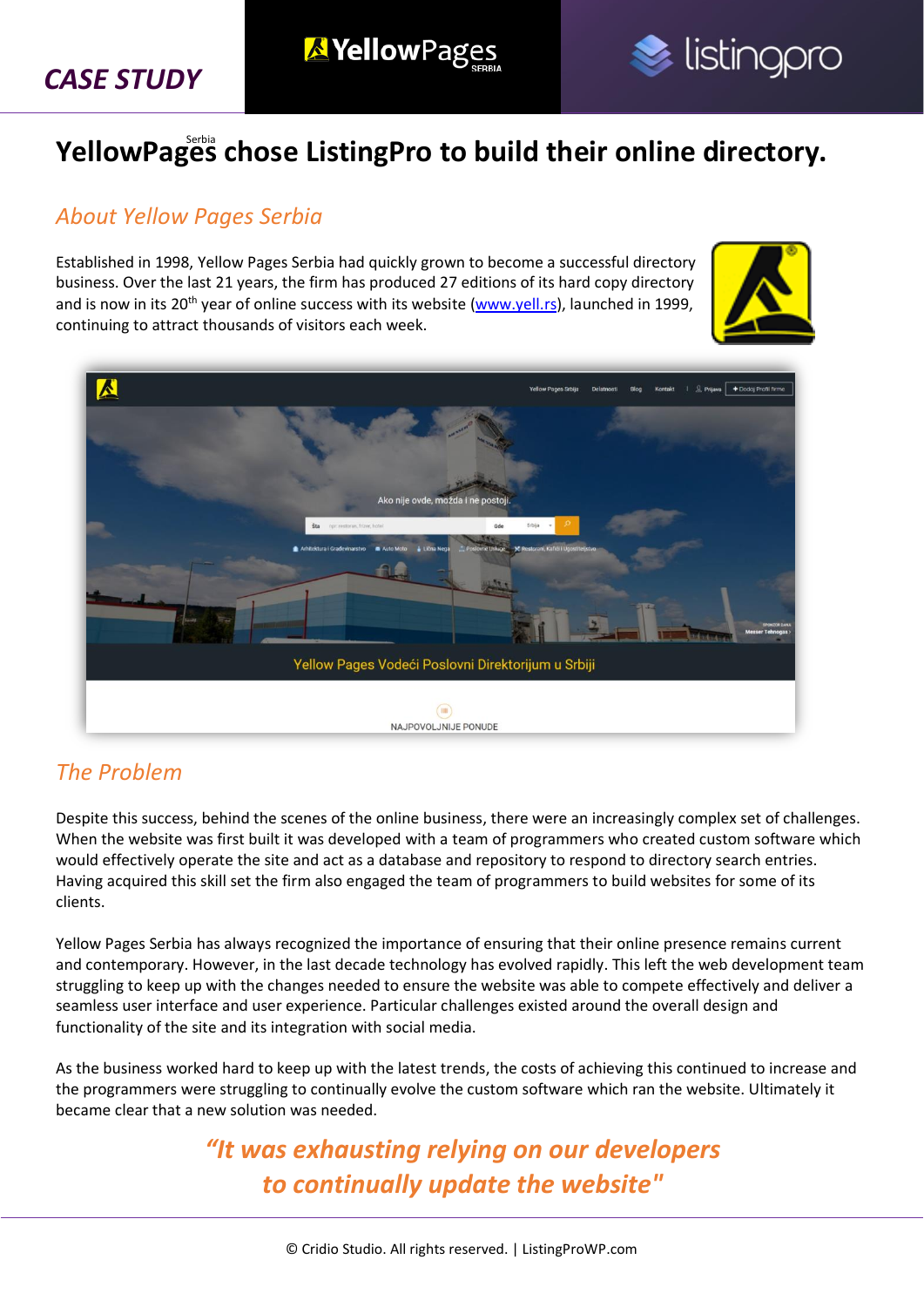## *CASE STUDY*

#### *The Requirement*

Led by the firm's Director, Dubrakva Filipovic, the senior team recognized that their continued success would require a new way of managing their online business. In 2018 they started to investigate a number of different potential solutions for the online directory. They identified a number of requirements:

**X**YellowPages

- *The platform had to be simple to operate*
- *The website needed to look modern and engaging*
- *The user interface had to work smoothly and seamlessly*
- *The website needed to have full social media integration*
- *It was essential that the website was responsive on different mobile devices*

A thorough evaluation of the marketplace highlighted a number of potential solutions, but one platform in particular stood out as being able to meet both the needs of the business and add value to their operational model. ListingPro appeared to provide the solution the business needed.

| C Video Kalabić<br>Pogedate nat Video                                                                                                                                                                                       | <b>CO EXISTING CONTROL</b><br>11          | <b>FEATURES</b>                                   |
|-----------------------------------------------------------------------------------------------------------------------------------------------------------------------------------------------------------------------------|-------------------------------------------|---------------------------------------------------|
| Ked nas možete proveriti ispravnost svog vozila i izvršiti registraciju i tehnički pregled. Kako bisle mogli da sve                                                                                                         |                                           |                                                   |
| obavite na jednom mestu, uvrši smo šalter MUP-a na kome možete završiti produženje registracije i dobiti<br>registracionu nalepnicu bez odlaska u MUP. Takođe, imamo i automatizovani kalter Polite gde možete izvršiti sve |                                           | <b>Advanced User Dashboard</b><br>$\bullet$       |
| izdate                                                                                                                                                                                                                      | ÷<br>Ilindenska 17, Beograd, Zvezdara,    | <b>Advanced Live Search</b><br>$\bullet$          |
| Tehnički pregis<br>Z.                                                                                                                                                                                                       | Srbija<br>€ 011 286 2543                  | <b>Advanced Instant Filter</b><br>$\bullet$       |
|                                                                                                                                                                                                                             | <b>D</b> http://www.tpkalabic.com         | <b>Front-End Listing Submission</b><br>$\bullet$  |
|                                                                                                                                                                                                                             |                                           | Paid Plans & Packages<br>$\bullet$                |
|                                                                                                                                                                                                                             | Dodatne informacije                       | <b>Ads Management</b><br>$\bullet$                |
|                                                                                                                                                                                                                             | Rezervacia<br>Zeknzivonie                 | Inbox (Internal Messaging)<br>$\bullet$           |
|                                                                                                                                                                                                                             |                                           | <b>Advanced Review &amp; Rating</b><br>$\bullet$  |
|                                                                                                                                                                                                                             | 08:00 - 14:30<br>S Zatro                  | <b>Geolocation by IP &amp; GPS</b><br>$\bullet$   |
|                                                                                                                                                                                                                             |                                           | <b>Checkout Process (Built-in)</b><br>$\bullet$   |
| Tehnički pregled i osiguranje vozila - Kalabić.                                                                                                                                                                             | PITAJTE NAŽEG EXPERTA<br><b>Tyanta</b>    | <b>Payment Processing (Built-in)</b><br>$\bullet$ |
| Kod nas možete izvršiti tehnički pregled, izvadili zeleni karton, kao i osigurati svoje vozilo. Jedna od usluga koje<br>obavljamo je i punjenje guma azotom                                                                 |                                           | <b>Booking Integration</b><br>$\bullet$           |
| Pored obaveznog osiguranja mozete uzeti i osiguranje stakala.<br>Natimo vam naipovolinie kasko osiguranje                                                                                                                   | <b>Inch</b><br>ă                          | <b>Custom Form Fields</b><br>$\bullet$            |
| Obevezan doisament alio se voziliom domade registracije putuje u Inostranstvo predstavlja zeleni karton. (samo za<br>teritoriju flosne i Hercegovine i Makedonise).                                                         | <b>Grad</b><br>$\equiv$                   |                                                   |
| Za dobljanje zelenog kartona potrebno je:                                                                                                                                                                                   | Tylelon                                   | <b>Claim &amp; Verify Listing</b><br>$\bullet$    |
| · Polsa obaveznog osiguranja<br>· Sactračajna dozvola na uvid.                                                                                                                                                              | President                                 | <b>Email Management</b><br>$\bullet$              |
| Ustajemo međunarodne vozačke dozvote (2.000din + taksa 730din) i međunarodnog ovloj Ratimur, Pete - Dutook Web App - Google Circme                                                                                          |                                           | Flag & Report<br>$\bullet$                        |
|                                                                                                                                                                                                                             |                                           | <b>Grid &amp; List View</b><br>$\bullet$          |
|                                                                                                                                                                                                                             |                                           | <b>Invoice System</b><br>$\bullet$                |
| KLILTURA / UMETNOST<br>LOVIRBOLOV<br><b>LICHA NEGA</b>                                                                                                                                                                      |                                           | Location (Google or Predefined)<br>$\bullet$      |
|                                                                                                                                                                                                                             | <b>ASTRA TRAVEL</b><br>Osvojite Sitonijut | <b>Lead Generation</b><br>$\bullet$               |
|                                                                                                                                                                                                                             | astratravel.rs                            | Near Me (Filter)<br>$\bullet$                     |
| MAJISTORI I REDVISI<br>MEDLIL MADISTRIC LIBRO AMME<br>MODA ODEČA LOBISČA                                                                                                                                                    | OGI ASI                                   | Near by<br>$\bullet$                              |
| <b>USLUGE</b>                                                                                                                                                                                                               |                                           | Mobile X<br>$\bullet$                             |
|                                                                                                                                                                                                                             | <b>PRAVI LOGISTIČK</b>                    | Menu (Restaurant, Spa, etc)<br>$\bullet$          |
| 000<br>OPSTE INFORMACLIE<br><b>NAMESTA</b><br><b>NEXISTNING</b>                                                                                                                                                             |                                           | <b>Operational Hours</b><br>$\bullet$             |
|                                                                                                                                                                                                                             |                                           | <b>Social Login</b><br>$\bullet$                  |
|                                                                                                                                                                                                                             |                                           | <b>Social Share</b>                               |
| DVERS OUT A LATENCE<br><b>DESTINANA KAFIČI I</b><br>POR OVNE USLUGE                                                                                                                                                         |                                           | $\bullet$                                         |
| UGOSTITELJSTVO                                                                                                                                                                                                              |                                           | Save & Bookmark<br>$\bullet$                      |
|                                                                                                                                                                                                                             |                                           | Spam Protection with reCaptcha<br>$\bullet$       |
|                                                                                                                                                                                                                             |                                           | Schema Ready<br>$\bullet$                         |
| SPORTSKA OPREMA I REKVIZITI<br>SKOLE I EDLIKACIJA<br>SPORT I SPORTSKI KLUBOVI                                                                                                                                               |                                           | <b>Tax System</b><br>$\bullet$                    |
|                                                                                                                                                                                                                             |                                           | Video Banner for Home Page<br>$\bullet$           |
| EMBERIA ASABA YEL ERREALE<br>TEAMEROE<br>TECHNIA I TECHNINGO DR.IECTI                                                                                                                                                       |                                           | More                                              |
|                                                                                                                                                                                                                             |                                           |                                                   |
|                                                                                                                                                                                                                             |                                           |                                                   |
| TUREZAM<br><b>ZABAVA</b><br>ZDRAVSTVENE USTANOVE I                                                                                                                                                                          |                                           |                                                   |



[ [Watch Testimonial Video](https://www.youtube.com/watch?v=hB4k0_ktkgE) ]

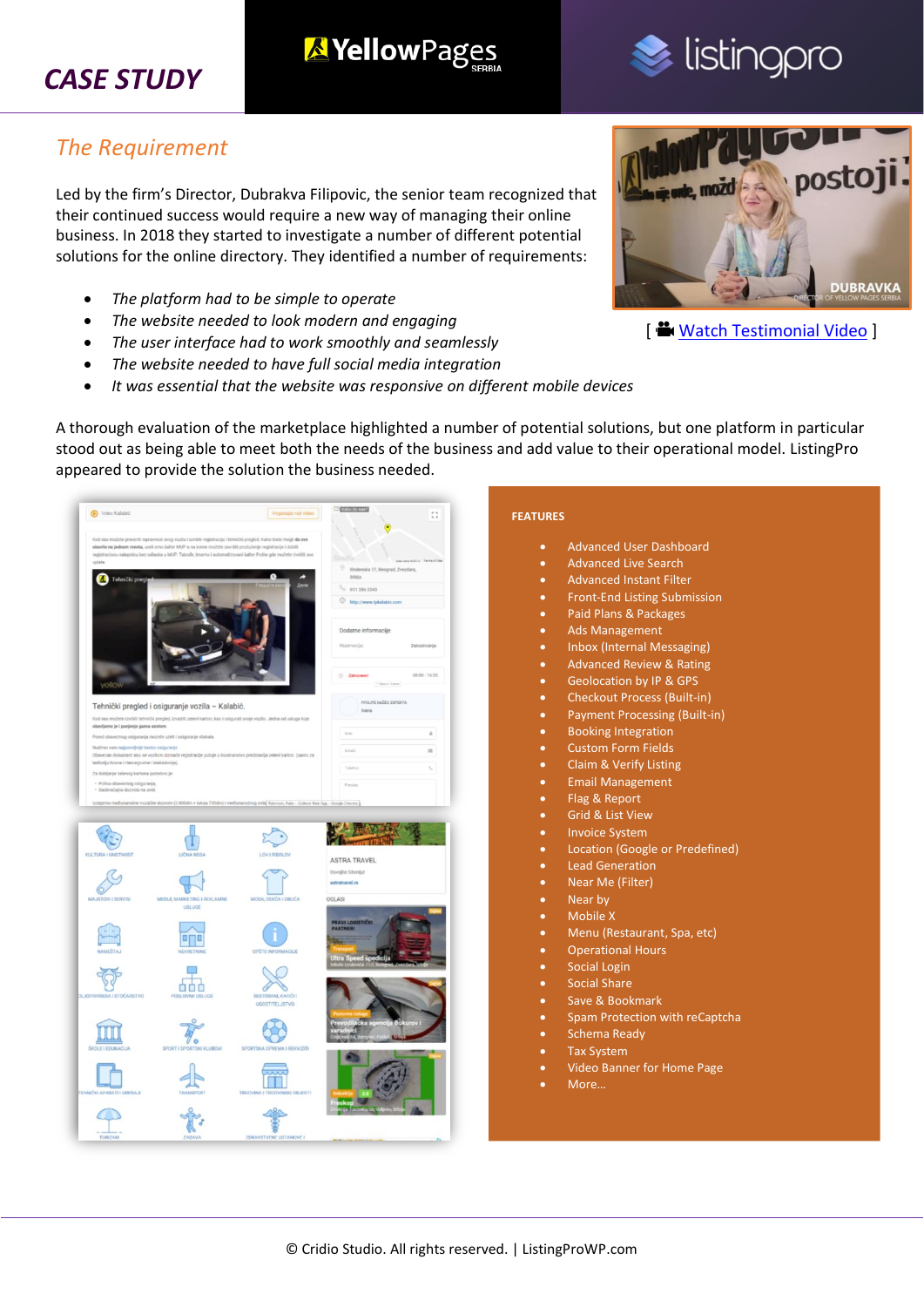



#### *The Solution*

After months of research the team at Yellow Pages Serbia picked ListingPro [for WordPress,](https://1.envato.market/listingprowp) which is apparently the only end-to-end directory solution on the market.

ListingPro offers the most intuitive and user-centered dashboard available in any WordPress product, providing all the day-to-day business-critical KPIs to be viewed and managed from a single pane of glass. For the businesses, it was a great way to understand and manage performance.

Each listing owner has access to their own front-end dashboard which provides insightful data about their business performance to help grow their revenue from the directory by providing daily, weekly, and monthly statistics including the number of listing views, customer leads and customer reviews.

Listing owners can further manage their business listings and can even start promoting their business by running Ad Campaigns and each advertiser is alerted when immediate action is required, such as a response to a low-rating from their customers.

The opportunities for Yellow Pages Serbia to not just manage their directory but to innovatively grow the business with a range of added value solutions was very exciting.